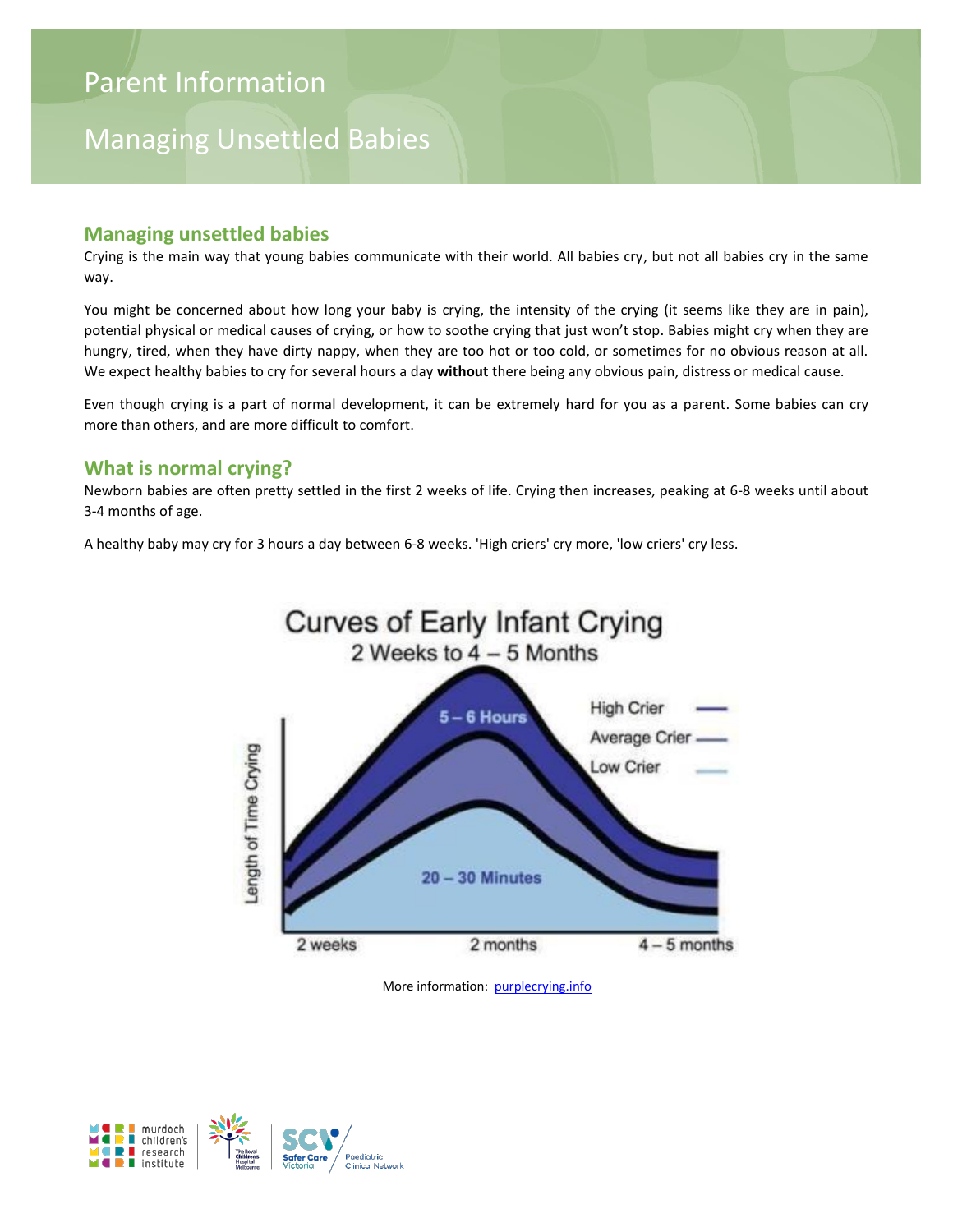

#### **My baby is a high crier!**

For babies that are high criers:

- Crying is often worse in the late afternoon and evening
- Crying can be inconsolable, meaning nothing you do makes any difference
- Crying might start and stop for no obvious reason

Your baby may look like they are in pain (e.g. drawing up legs, back arching, going red in the face, intense screaming). These are all signs of distress and will happen when young babies are crying whether it's due to tiredness, hunger, or for no obvious reason at all.

#### **How do I recognise if my baby is tired?**

Settling to sleep is a learned skill. Babies need to learn to settle themselves to sleep.

It is important to put your baby to sleep when he is tired but not overtired. Learning to recognise your baby's tired signs and putting him down at the first sign of these is one of the most important steps.

Tired signs may include:

- Jerky movement
- Frowning
- Clenching fists
- Yawning
- Staring / poor eye contact
- Rubbing eyes
- In older babies, losing interest in toys
- Back arching, grizzling and crying are late signs of being tired!

If you find it difficult to recognise your baby's tired signs, use time as a guide. If you see 2 or 3 tired signs, especially if your baby has been awake for a while (30 minutes for a newborn or more than 90 minutes for a 3–month old), it's bedtime!

Introducing a playtime after feeds is enjoyable for babies and parents. This will means that you're not putting an alert baby to sleep, but waiting until your baby shows signs of being tired before you put him down for a good sleep.

#### **Settling to sleep**

Settling strategies aim to help your baby to relax so she can go to sleep. This can be a combination of **swaddling, plus** either **movement** (patting, stroking, rocking in cot, jiggling the bassinet) **or sound** (rhythmical 'shush, shush', 'white noise', settling CD). Use one combination for 5 minutes before switching to the next, or until your baby is quiet but not asleep so she learns to self soothe.

- Wrapping or swaddling can help in the first 3 months, as the startle reflex (arms jerking out) can wake them up. The firm wrap also keeps your baby warm, and makes them feel secure.
- Place your baby on their back in the cot or bassinet to reduce the risk of Sudden Infant Death Syndrome (SIDS).
- Tuck in sheets at the bottom of the cot/bassinet so they cannot go over your baby's head.
- Do not use a pillow, cot bumpers, or have soft toys in the cot.
- Avoid overheating by using light layers (usually 1 more layer than you feel comfortable in).

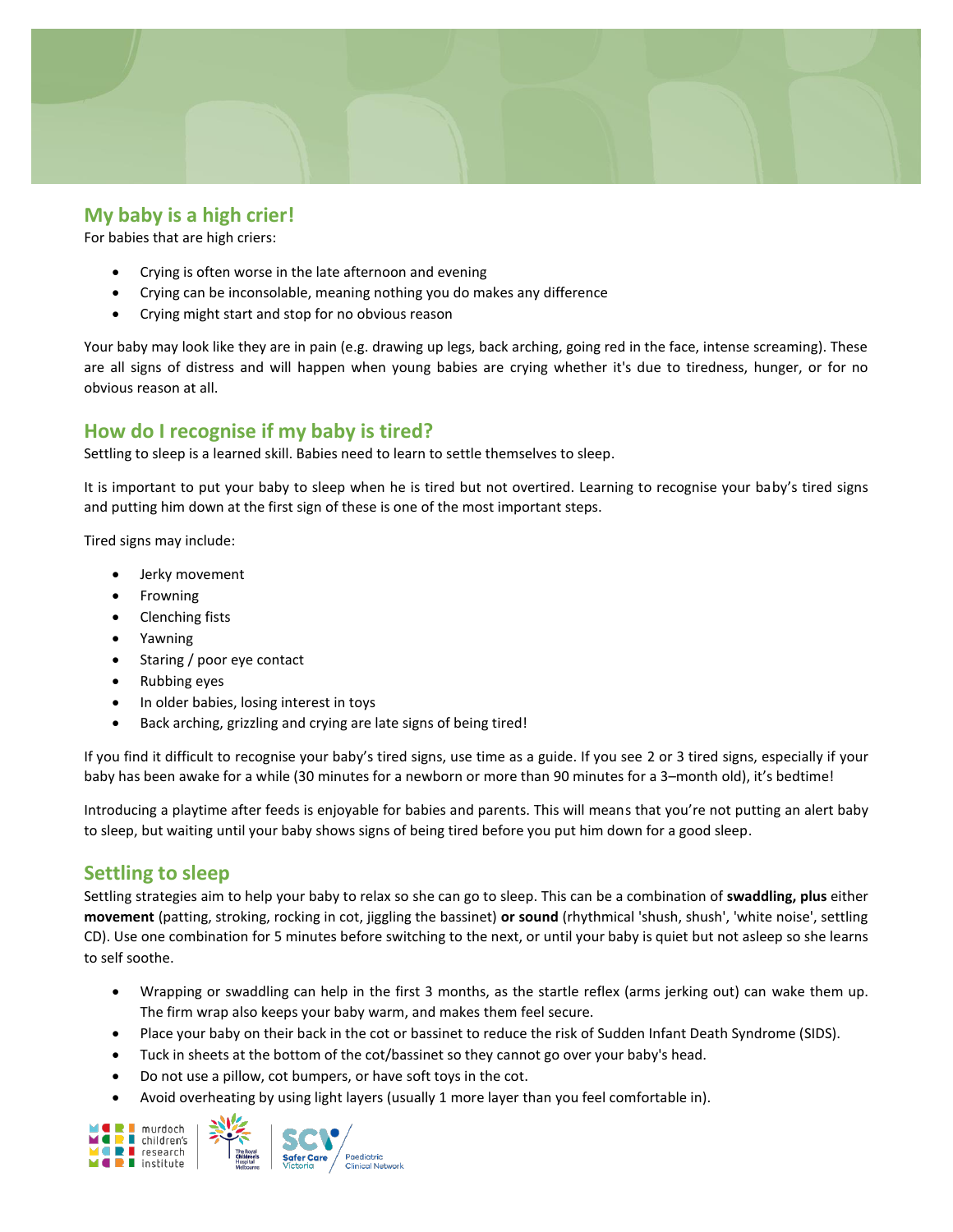

- When you put your baby to bed, she may cry or fuss don't rush in with settling techniques immediately; wait a few moments and give her time to fall asleep on her own.
- It's ok to use a side position if it's easier for settling (e.g. patting), but gently roll her onto her back once she has settled.

## **Plan A: In cot/bassinet/parent's bed settling**

If you have given your baby the chance to go to sleep by himself for a few moments but he continues to cry or become more distressed, then he may need your help to settle.

- At night, try settling for a bit longer (20-30 minutes).
- Settling techniques should be gentle and rhythmic. If you find yourself trying everything at once, remember that less is more or you risk over-stimulating your baby.
- Every baby is different. YOU are the expert on what works for your baby.
- When your baby is quiet but not asleep, stop patting/rocking to allow your baby to fall asleep by himself. This means he is more likely to self-settle and have longer sleeps.
- It is ok to leave the room for 2-3 minutes if your baby has not settled after 10 minutes. If the crying continues, start again with settling strategies.
- Dummies can be very useful in the early months to help with crying and settling to sleep, but be aware that they can become a parent-dependent sleep association – you may have to go in to your baby and give the dummy back when he wakes with sleep cycles. Babies under 6-8 months usually can't find and replace the dummy by themselves.
- You may need to wean dummy use if this becomes an issue (it's often easier to wean after 4 months when baby is more settled).

## **Plan B: What to do if your baby does not settle**

Don't worry, this is very common, especially in the first 3 months when babies are at their most unsettled, and have not yet learned self-soothing. Check if your baby needs changing, is too hot/cold or hungry (generally only if more than 2.5 hours since last feed to avoid 'snack' feeding).

Plan B for settling may be:

- A walk in the pram
- A ride in the car (but not if you are very tired).
- Carry in a sling or a carry pouch (make sure your baby's face is not covered, and that they are not curved in a 'c' shape with their chin on chest).
- Try a relaxation bath. Have the bath as warm as you would for yourself and deep enough so baby can float. Try with your baby on their back, and on their tummy with their head supported. Your baby may be upset when you take them out but more ready to sleep.
- Baby massage.
- Cuddle or rocking in your arms.

If you are feeling frustrated or angry, it is ok to leave your (crying) baby in the cot for a few minutes. Try again with Plan A next sleep! If your baby wakes after less than an hour, don't rush in to them immediately – give them the opportunity to resettle on their own for a few minutes. If your baby does not resettle themselves then try Plan A in cot settling for 20-30 minutes, then Plan B if you need to (aiming for 2.5-4 hourly feeds).

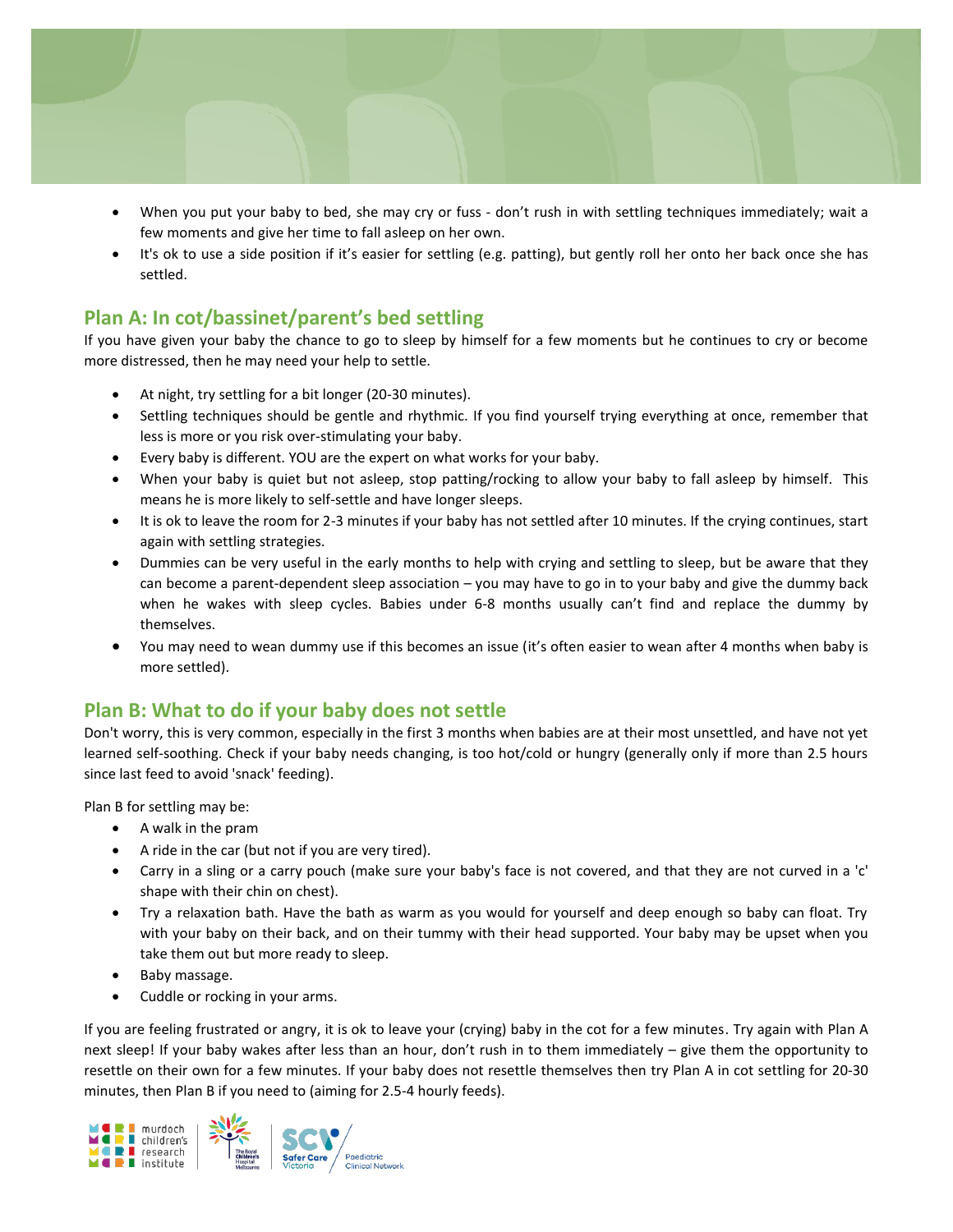

#### **Most important – taking care of yourself!**

The first few months with a new baby can be extremely tiring, both physically and emotionally. If this is your first baby, both parents can often feel overwhelmed by the lifestyle change and responsibility. Having a baby who is difficult to settle can make this emotional rollercoaster even bigger. You, as parents, are the most important people in your new baby's life, so remember to look after yourselves!

- **Accept offers of help**. Friends and family often want to help but need suggestions (e.g. bringing a meal when they visit, doing some laundry, or taking the baby for a walk so you can rest). All of these may lighten your load. Accepting help does not mean you have to accept the advice others have about how to manage your baby.
- **Make your sleep/rest a priority**. A new baby is 24 hour day job. You need to sleep/rest during the day while your baby is still waking for night feeds. When your baby settles, head straight for your rest – don't delay as your baby may be up again and you will have missed out! Plan to do most of your housework before midday as crying/fussing is often worse in the afternoon.
- **Eat well and drink plenty of fluids** (especially if breast feeding). You won't have much time to cook so have plenty of snacks on hand. Take advantage of local shops that deliver or shop on the Internet.
- If you are feeling overwhelmed and unable to cope, **ask for extra help** from a trusted friend or family member, and talk to your doctor or Maternal and Child Health Nurse about the way you're feeling.